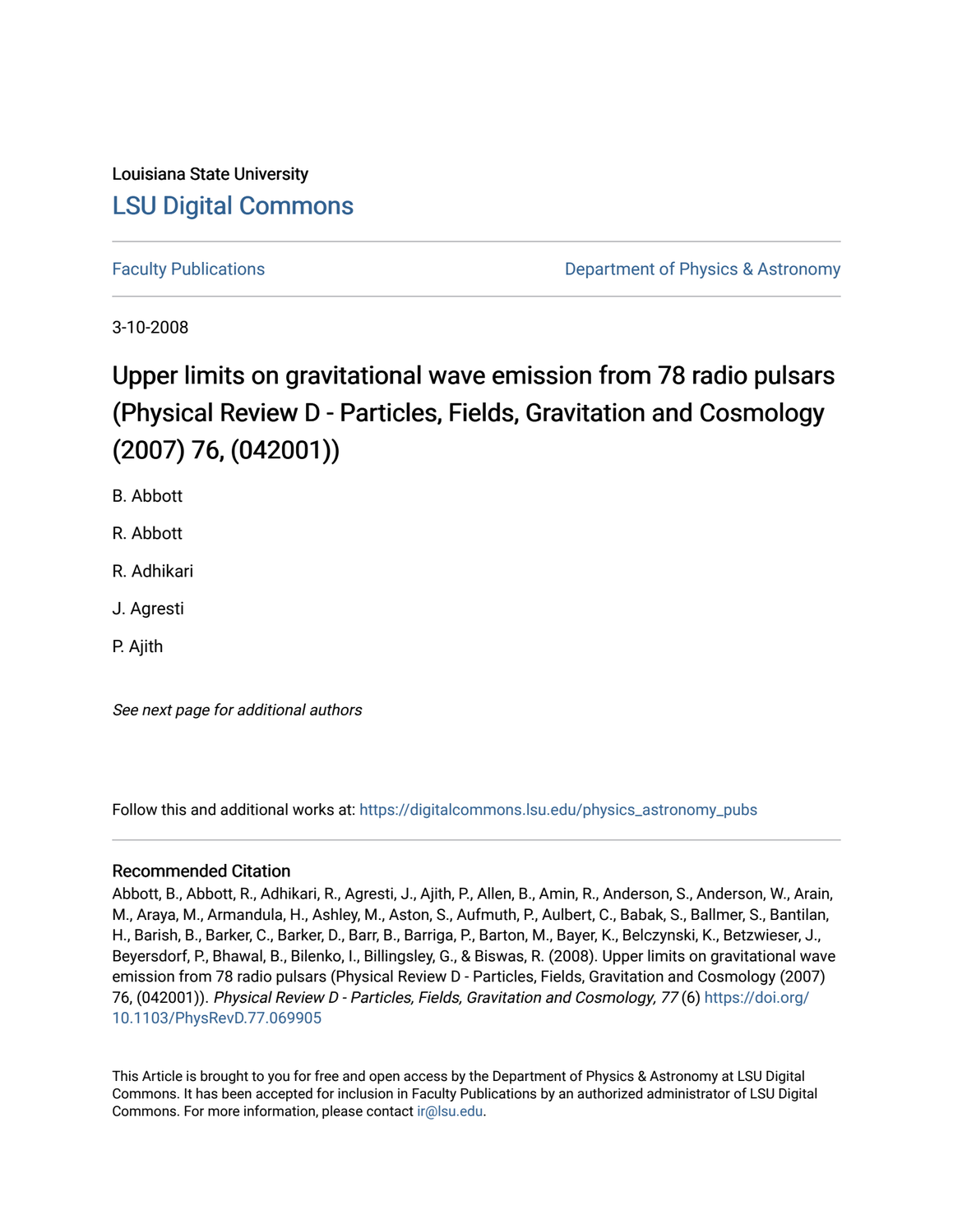#### Authors

B. Abbott, R. Abbott, R. Adhikari, J. Agresti, P. Ajith, B. Allen, R. Amin, S. B. Anderson, W. G. Anderson, M. Arain, M. Araya, H. Armandula, M. Ashley, S. Aston, P. Aufmuth, C. Aulbert, S. Babak, S. Ballmer, H. Bantilan, B. C. Barish, C. Barker, D. Barker, B. Barr, P. Barriga, M. A. Barton, K. Bayer, K. Belczynski, J. Betzwieser, P. T. Beyersdorf, B. Bhawal, I. A. Bilenko, G. Billingsley, and R. Biswas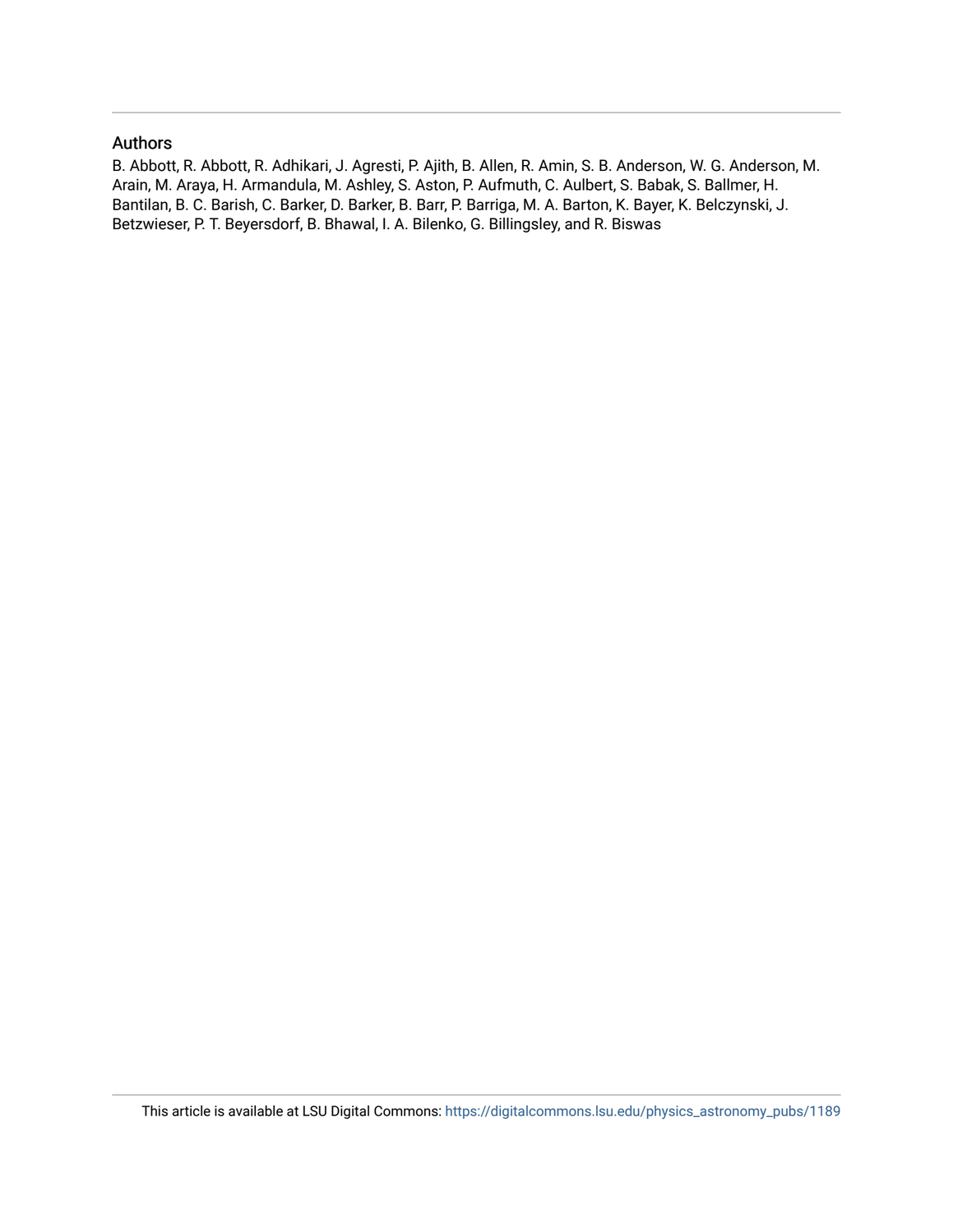### **Publisher's Note: Upper limits on gravitational wave emission from 78 radio pulsars [Phys. Rev. D 76, 042001 (2007)]**

B. Abbott, R. Abbott, R. Adhikari, J. Agresti, P. Ajith, B. Allen, R. Amin, S. B. Anderson, W. G. Anderson, M. Arain, M. Araya, H. Armandula, M. Ashley, S. Aston, P. Aufmuth, C. Aulbert, S. Babak, S. Ballmer, H. Bantilan, B. C. Barish, C. Barker, D. Barker, B. Barr, P. Barriga, M. A. Barton, K. Bayer, K. Belczynski, J. Betzwieser, P. T. Beyersdorf, B. Bhawal, I. A. Bilenko, G. Billingsley, R. Biswas, E. Black, K. Blackburn, L. Blackburn, D. Blair, B. Bland, J. Bogenstahl, L. Bogue, R. Bork, V. Boschi, S. Bose, P. R. Brady, V. B. Braginsky, J. E. Brau, M. Brinkmann, A. Brooks, D. A. Brown, A. Bullington, A. Bunkowski, A. Buonanno, O. Burmeister, D. Busby, W. E. Butler, R. L. Byer, L. Cadonati, G. Cagnoli, J. B. Camp, J. Cannizzo, K. Cannon, C. A. Cantley, J. Cao, L. Cardenas, K. Carter, M. M. Casey, G. Castaldi, C. Cepeda, E. Chalkey, P. Charlton, S. Chatterji, S. Chelkowski, Y. Chen, F. Chiadini, D. Chin, E. Chin, J. Chow, N. Christensen, J. Clark, P. Cochrane, T. Cokelaer, C. N. Colacino, R. Coldwell, R. Conte, D. Cook, T. Corbitt, D. Coward, D. Coyne, J. D. E. Creighton, T. D. Creighton, R. P. Croce, D. R. M. Crooks, A. M. Cruise, A. Cumming, J. Dalrymple, E. D'Ambrosio, K. Danzmann, G. Davies, D. DeBra, J. Degallaix, M. Degree, T. Demma, V. Dergachev, S. Desai, R. DeSalvo, S. Dhurandhar, M. Diaz, J. Dickson, A. Di Credico, G. Diederichs, A. Dietz, E. E. Doomes, R. W. P. Drever, J.-C. Dumas, R. J. Dupuis, J. G. Dwyer, P. Ehrens, E. Espinoza, T. Etzel, M. Evans, T. Evans, S. Fairhurst, Y. Fan, D. Fazi, M. M. Fejer, L. S. Finn, V. Fiumara, N. Fotopoulos, A. Franzen, K. Y. Franzen, A. Freise, R. Frey, T. Fricke, P. Fritschel, V. V. Frolov, M. Fyffe, V. Galdi, K. S. Ganezer, J. Garofoli, I. Gholami, J. A. Giaime, S. Giampanis, K. D. Giardina, K. Goda, E. Goetz, L. Goggin, G. Gonzalez, S. Gossler, A. Grant, S. Gras, C. Gray, M. Gray, J. Greenhalgh, A. M. Gretarsson, R. Grosso, H. Grote, S. Grunewald, M. Guenther, R. Gustafson, B. Hage, D. Hammer, C. Hanna, J. Hanson, J. Harms, G. Harry, E. Harstad, T. Hayler, J. Heefner, I. S. Heng, A. Heptonstall, M. Heurs, M. Hewitson, S. Hild, E. Hirose, D. Hoak, D. Hosken, J. Hough, E. Howell, D. Hoyland, S. H. Huttner, D. Ingram, E. Innerhofer, M. Ito, Y. Itoh, A. Ivanov, D. Jackrel, B. Johnson, W. W. Johnson, D. I. Jones, G. Jones, R. Jones, L. Ju, P. Kalmus, V. Kalogera, D. Kasprzyk, E. Katsavounidis, K. Kawabe, S. Kawamura, F. Kawazoe, W. Kells, D. G. Keppel, F. Ya. Khalili, C. Kim, P. King, J. S. Kissel, S. Klimenko, K. Kokeyama, V. Kondrashov, R. K. Kopparapu, D. Kozak, B. Krishnan, P. Kwee, P. K. Lam, M. Landry, B. Lantz, A. Lazzarini, B. Lee, M. Lei, J. Leiner, V. Leonhardt, I. Leonor, K. Libbrecht, P. Lindquist, N. A. Lockerbie, M. Longo, M. Lormand, M. Lubinski, H. Luck, B. Machenschalk, M. MacInnis, M. Mageswaran, K. Mailand, M. Malec, V. Mandic, S. Marano, S. Marka, J. Markowitz, E. Maros, I. Martin, J. N. Marx, K. Mason, L. Matone, V. Matta, N. Mavalvala, R. McCarthy, D. E. McClelland, S. C. McGuire, M. McHugh, K. McKenzie, J. W. C. McNabb, S. McWilliams, T. Meier, A. Melissinos, G. Mendell, R. A. Mercer, S. Meshkov, E. Messaritaki, C. J. Messenger, D. Meyers, E. Mikhailov, S. Mitra, V. P. Mitrofanov, G. Mitselmakher, R. Mittleman, O. Miyakawa, S. Mohanty, G. Moreno, K. Mossavi, C. MowLowry, A. Moylan, D. Mudge, G. Mueller, S. Mukherjee, H. Muller-Ebhardt, J. Munch, P. Murray, E. Myers, J. Myers, T. Nash, G. Newton, A. Nishizawa, F. Nocera, K. Numata, B. O'Reilly, R. O'Shaughnessy, D. J. Ottaway, H. Overmier, B. J. Owen, Y. Pan, M. A. Papa, V. Parameshwaraiah, C. Parameshwaraiah, P. Patel, M. Pedraza, S. Penn, V. Pierro, I. M. Pinto, M. Pitkin, H. Pletsch, M. V. Plissi, F. Postiglione, R. Prix, V. Quetschke, F. Raab, D. Rabeling, H. Radkins, R. Rahkola, N. Rainer, M. Rakhmanov, K. Rawlins, S. Ray-Majumder, V. Re, T. Regimbau, H. Rehbein, S. Reid, D. H. Reitze, L. Ribichini, R. Riesen, K. Riles, B. Rivera, N. A. Robertson, C. Robinson, E. L. Robinson, S. Roddy, A. Rodriguez, A. M. Rogan, J. Rollins, J. D. Romano, J. Romie, R. Route, S. Rowan, A. Rudiger, L. Ruet, P. Russell, K. Ryan, S. Sakata, M. Samidi, L. Sancho de la Jordana, V. Sandberg, G. H. Sanders, V. Sannibale, S. Saraf, P. Sarin, B. S. Sathyaprakash, S. Sato, P. R. Saulson, R. Savage, P. Savov, A. Sazonov, S. Schediwy, R. Schilling, R. Schnabel, R. Schofield, B. F. Schutz, P. Schwinberg, S. M. Scott, A. C. Searle, B. Sears, F. Seifert, D. Sellers, A. S. Sengupta, P. Shawhan, D. H. Shoemaker, A. Sibley, J. A. Sidles, X. Siemens, D. Sigg, S. Sinha, A. M. Sintes, B. J. J. Slagmolen, J. Slutsky, J. R. Smith, M. R. Smith, K. Somiya, K. A. Strain, D. M. Strom, A. Stuver, T. Z. Summerscales, K.-X. Sun, M. Sung, P. J. Sutton, H. Takahashi, D. B. Tanner, M. Tarallo, R. Taylor, R. Taylor, J. Thacker, K. A. Thorne, K. S. Thorne, A. Thuring, K. V. Tokmakov, C. Torres, C. Torrie, G. Traylor, M. Trias, W. Tyler, D. Ugolini, C. Ungarelli, K. Urbanek, H. Vahlbruch, M. Vallisneri, C. Van Den Broeck, M. van Putten, M. Varvella, S. Vass, A. Vecchio, J. Veitch, P. Veitch, A. Villar, C. Vorvick, S. P. Vyachanin, S. J. Waldman, L. Wallace, H. Ward, R. Ward, K. Watts, D. Webber, A. Weidner, M. Weinert, A. Weinstein, R. Weiss, S. Wen, K. Wette, J. T. Whelan, D. M. Whitbeck, S. E. Whitcomb, B. F. Whiting, S. Wiley, C. Wilkinson, P. A. Willems, L. Williams, B. Willke, I. Wilmut, W. Winkler, C. C. Wipf, S. Wise, A. G. Wiseman, G. Woan, D. Woods, R. Wooley, J. Worden, W. Wu, I. Yakushin,